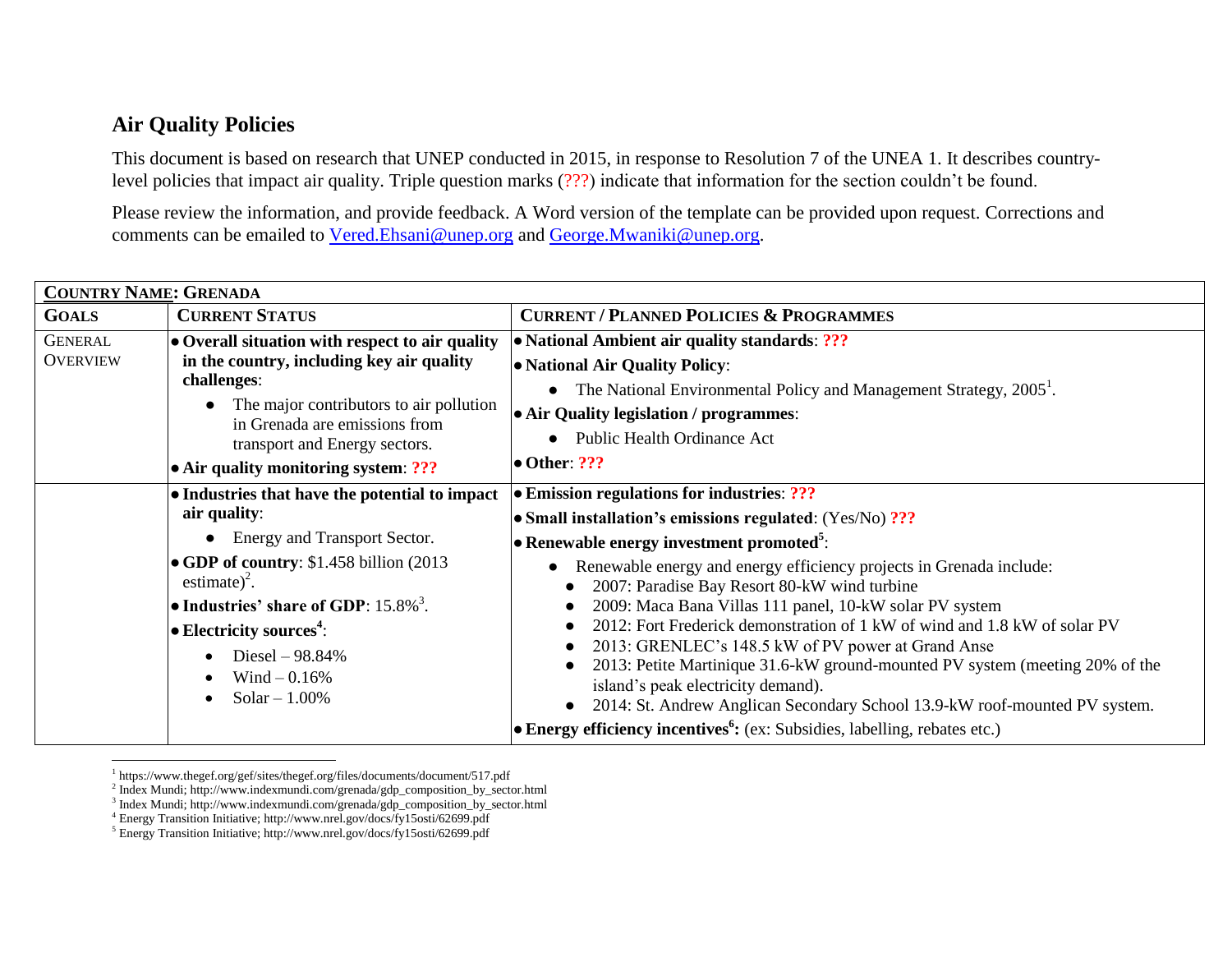| <b>REDUCE</b>                                       | • Key transport-related air quality                                                                                                                                                                                                                                                                                                                                                                                                                                                                                                                                                                                                                                                                     | Demand-side energy efficiency programs.<br>$\bullet$<br>Government programs to replace incandescent lights with fluorescent lights.<br>The Government Energy Efficiency Program, which targets a 10% reduction in<br>government electricity use.<br>Involvement in the Global Environment Facility's two-year Energy for Sustainable<br>Development in Caribbean Buildings Project.<br>\$2 million USD in 2012 from the Alliance of Small Island States-China Climate Change<br>Adaptation Pilot Program to finance hardware, equipment, and training.<br>The country is also working on a National Energy Policy, aimed at improving the<br>regulatory, institutional, and legal frameworks for electricity supply and renewable<br>energy.<br>• Incentives for clean production and installation of pollution prevention technologies: ???<br>$\bullet$ Actions to ensure compliance with regulations: (monitoring, enforcement, fines etc.) ???<br>• Other actions at national, sub-national and / or local level to reduce industry emissions: ???<br>$\bullet$ Vehicle emission limit: (Euro rating) ??? |
|-----------------------------------------------------|---------------------------------------------------------------------------------------------------------------------------------------------------------------------------------------------------------------------------------------------------------------------------------------------------------------------------------------------------------------------------------------------------------------------------------------------------------------------------------------------------------------------------------------------------------------------------------------------------------------------------------------------------------------------------------------------------------|---------------------------------------------------------------------------------------------------------------------------------------------------------------------------------------------------------------------------------------------------------------------------------------------------------------------------------------------------------------------------------------------------------------------------------------------------------------------------------------------------------------------------------------------------------------------------------------------------------------------------------------------------------------------------------------------------------------------------------------------------------------------------------------------------------------------------------------------------------------------------------------------------------------------------------------------------------------------------------------------------------------------------------------------------------------------------------------------------------------|
| <b>EMISSIONS</b><br><b>FROM</b><br><b>TRANSPORT</b> | challenges: (ex: vehicle growth, old fleet,<br>dirty fuel, poor public transport etc.) <sup>7</sup><br>• At the end of 2009 there were 26,387<br>registered vehicles in Grenada, about 40%<br>of which are cars and 27% SUVs.<br>• The number of registered vehicles has<br>increased by an average of 5% per annum<br>between 2006 and 2009, while over the<br>same period, imports declined significantly.<br>• Other factors remaining constant, an aging<br>vehicle stock puts upward pressure on fuel<br>consumption and greenhouse gas emissions,<br>as older vehicles tend to be less fuel-<br>efficient.<br>• The transport sector (land and marine)<br>contributed an average 39% of Grenada's | $\bullet$ Fuel Sulphur content: (in ppm) ???<br><b>• Restriction on used car importation:</b><br>Inspection before registration; Environmental levy on vehicles depending on age<br>$\bullet$<br>• Actions to expand, improve and promote public transport and mass transit: ???<br>• Actions to promote non-motorized transport: (ex: include sidewalks and bike lanes in new<br>road projects, car-free areas etc.) ???<br>• Other transport-related actions: ???                                                                                                                                                                                                                                                                                                                                                                                                                                                                                                                                                                                                                                           |

l

<sup>6</sup> Energy Transition Initiative; http://www.nrel.gov/docs/fy15osti/62699.pdf

<sup>7</sup> The National Energy Policy of Grenada; http://www.gov.gd/egov/docs/other/GNEP\_Final\_Nov\_23\_2011.pdf